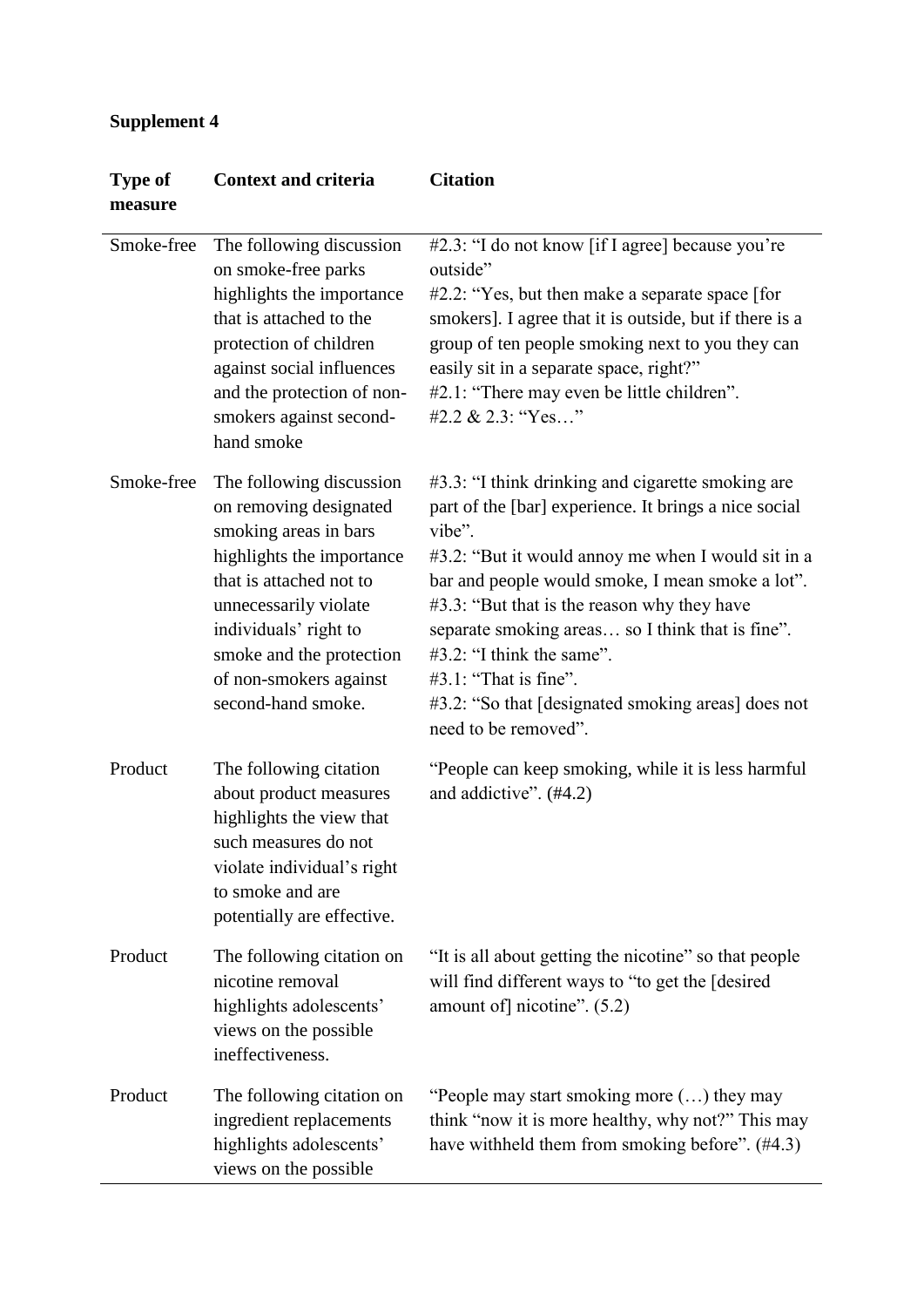adverse impacts

| Product                       | The following citation on<br>plain packaging highlights<br>the importance that is<br>attached to effectiveness                                                | "Packages should be less pretty. Since recently you<br>have double-click cigarettes, these are put in<br>beautiful and shiny packages () I seriously want<br>to place it in my bedroom to show how beautiful it<br>is". $(\#1.2)$                                                                                                                                                                         |
|-------------------------------|---------------------------------------------------------------------------------------------------------------------------------------------------------------|-----------------------------------------------------------------------------------------------------------------------------------------------------------------------------------------------------------------------------------------------------------------------------------------------------------------------------------------------------------------------------------------------------------|
| Price                         | The following citation on<br>price increases illustrates<br>adolescents' views on the<br>conditions for its<br>effectiveness                                  | "If it [price increase] is just a few euro's, it doesn't<br>make any difference. But if it increases to $\epsilon$ 30,-<br>people will feel it financially and maybe start<br>thinking 'this cannot continue any longer' $()$<br>when you really want people to stop smoking the<br>costs should increase to such extent that cigarettes,<br>for instance, cost more than nicotine patches"<br>$(\#4.1).$ |
| Price                         | The following citations on<br>price increases illustrate<br>adolescents' views on for                                                                         | "People with sufficient money who want to smoke,<br>they will just buy a pack of cigarettes for $\epsilon 10$ ,-".<br>(H1.3)                                                                                                                                                                                                                                                                              |
|                               | whom such measure can<br>be effective                                                                                                                         | "Price is a big barrier to smoke because we<br>[smoking adolescents] do not have much money".<br>$(\#5.3)$                                                                                                                                                                                                                                                                                                |
| Price                         | The following citation on<br>price increases illustrate<br>adolescents' views on the<br>possible adverse impacts                                              | "They are addicted and will spend all their money<br>on cigarettes, leaving them with nothing". $(\#3.3)$                                                                                                                                                                                                                                                                                                 |
|                               |                                                                                                                                                               | "A friend went to Spain, there you can get<br>cigarettes very cheaply, she sold them here [in<br>Holland] for $\epsilon$ 5,-. Everyone will think about doing<br>this. That [buying these cigarettes] is a lot<br>cheaper". $(\#1.2)$                                                                                                                                                                     |
| <b>Sales</b>                  | The following citations<br>highlights the importance                                                                                                          | "I think it [smoking] is your own choice, so I do<br>not think it should be forbidden". $(\#3.2)$                                                                                                                                                                                                                                                                                                         |
|                               | that is attached to not<br>violate individuals' right<br>to smoke.                                                                                            | "There are many things you can do that are not<br>healthy, but it is your own decision whether you<br>want to do this or not". $(\#5.2)$                                                                                                                                                                                                                                                                  |
| <b>Sales</b><br>(restrictive) | The following discussion<br>on a complete sales ban<br>highlights the importance<br>that is attached to not<br>violate individuals' right<br>to smoke and the | #2.2: "If you really want to do it [smoking] If I<br>want to sit on a horse, but if that is suddenly<br>prohibited, then I start thinking of all the ways how<br>to get on a horse".<br>#2.1: "Yes, adolescents want if they are not<br>allowed something, that is what they will do. That                                                                                                                |